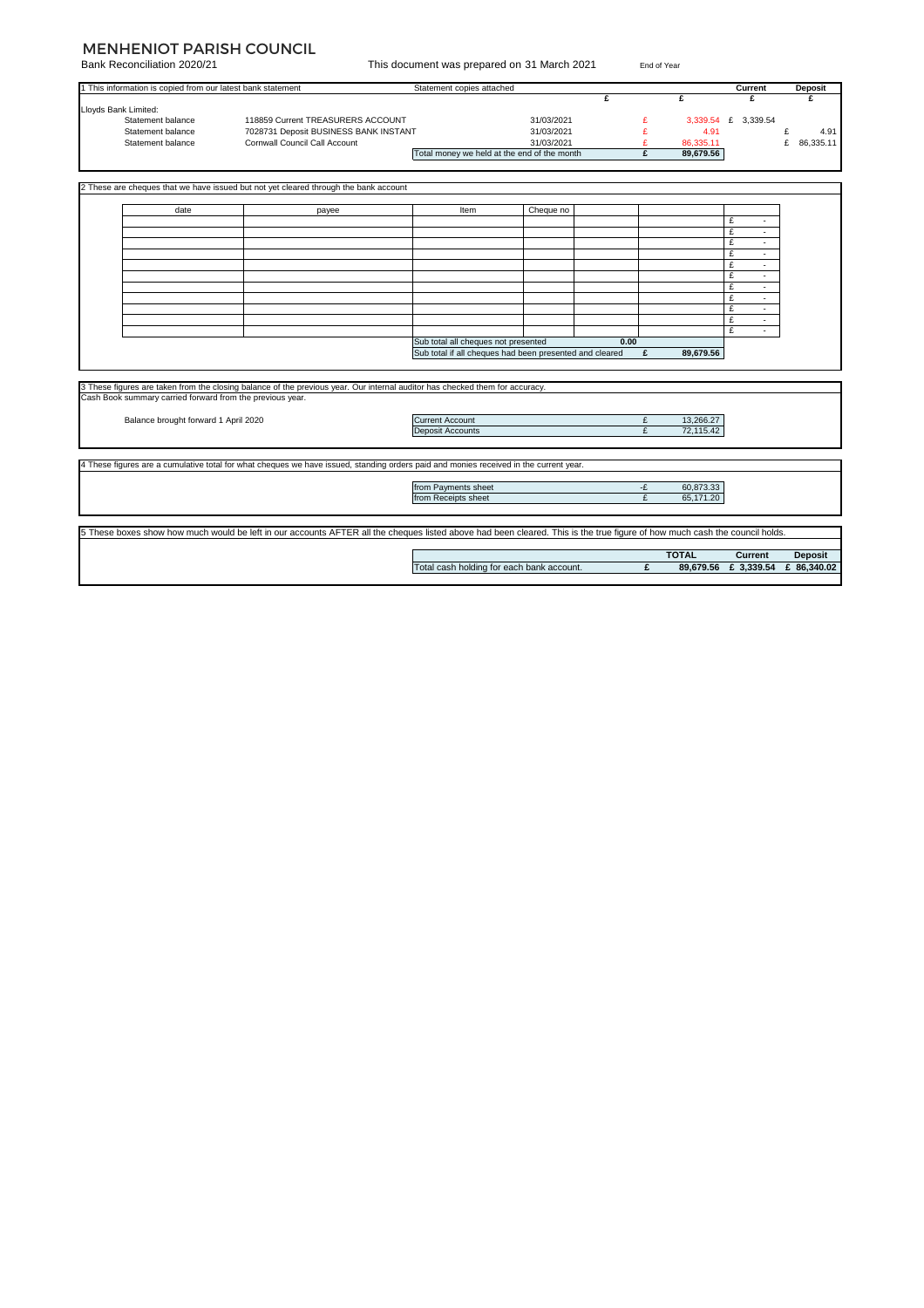

06 April 2021

Menheniot Parish Council LAMBEST COTTAGE MENHENIOT LISKEARD CORNWALL **PL14 3RE** 

**TREASURERS ACCOUNT** 

#### **Your Account**

**Sort Code** 30-95-08 **Account Number** 00118859

01 March 2021 to 31 March 2021

| Money In  | £831.00 | Balance on 01 March 2021           | £4.825.92 |
|-----------|---------|------------------------------------|-----------|
| Money Out |         | £1.717.38 Balance on 31 March 2021 | £3.339.54 |

# **Your Transactions**

| Date      | <b>Description</b>                                                        | <b>Type</b> | Money In (£) | Money Out (£) | Balance (£) |
|-----------|---------------------------------------------------------------------------|-------------|--------------|---------------|-------------|
| 01 Mar 21 | CORNWALL COUNCIL 111861                                                   | <b>BGC</b>  | 600.00       |               | 4,825.92    |
| 02 Mar 21 | MORGAN LA + K 2B PHILLIPS<br>RP4659981341026400 207145                    | <b>FPI</b>  | 12.00        |               | 4,837.92    |
| 12 Mar 21 | ST KEYNE PC SLCC<br><b>CONTRIBUTION</b>                                   | <b>FPI</b>  | 72.00        |               | 4,909.92    |
| 15 Mar 21 | 500189                                                                    | <b>DEP</b>  | 12.00        |               | 4,921.92    |
| 19 Mar 21 | <b>LISKEARD</b>                                                           | <b>DEP</b>  | 105.00       |               | 5,026.92    |
| 24 Mar 21 | ZOOM.US 888-799-96 CD 8028                                                | <b>DEB</b>  |              | 14.39         | 5,012.53    |
| 26 Mar 21 | <b>JOHN HESKETH</b>                                                       | <b>BP</b>   |              | 542.80        | 4,469.73    |
| 26 Mar 21 | <b>KYLEIGH NEWBOULD</b>                                                   | <b>BP</b>   |              | 175.40        | 4,294.33    |
| 26 Mar 21 | HMRC - ACCOUNTS OF                                                        | <b>BP</b>   |              | 123.80        | 4,170.53    |
| 26 Mar 21 | <b>WEBCUBE MEDIA</b>                                                      | <b>BP</b>   |              | 125.00        | 4,045.53    |
| 26 Mar 21 | <b>SLCC</b>                                                               | <b>BP</b>   |              | 144.00        | 3,901.53    |
| 26 Mar 21 | <b>TSO HOST</b>                                                           | <b>BP</b>   |              | 41.99         | 3,859.54    |
| 26 Mar 21 | <b>MENHENIOT TENNIS C</b>                                                 | <b>BP</b>   |              | 550.00        | 3,309.54    |
| 29 Mar 21 | CLIFFORD SE&CL CLIFFORD 2<br>(Continued on next 646516632221823001 404758 | <b>FPI</b>  | 30.00        |               | 3,339.54    |

Lloyds Bank plc. Registered Office: 25 Gresham Street, London EC2V 7HN. Registered in England and Wales no. 2065. Authorised by the<br>Prudential Regulation Authority and regulated by the Financial Conduct Authority and the P Registration Number 119278.